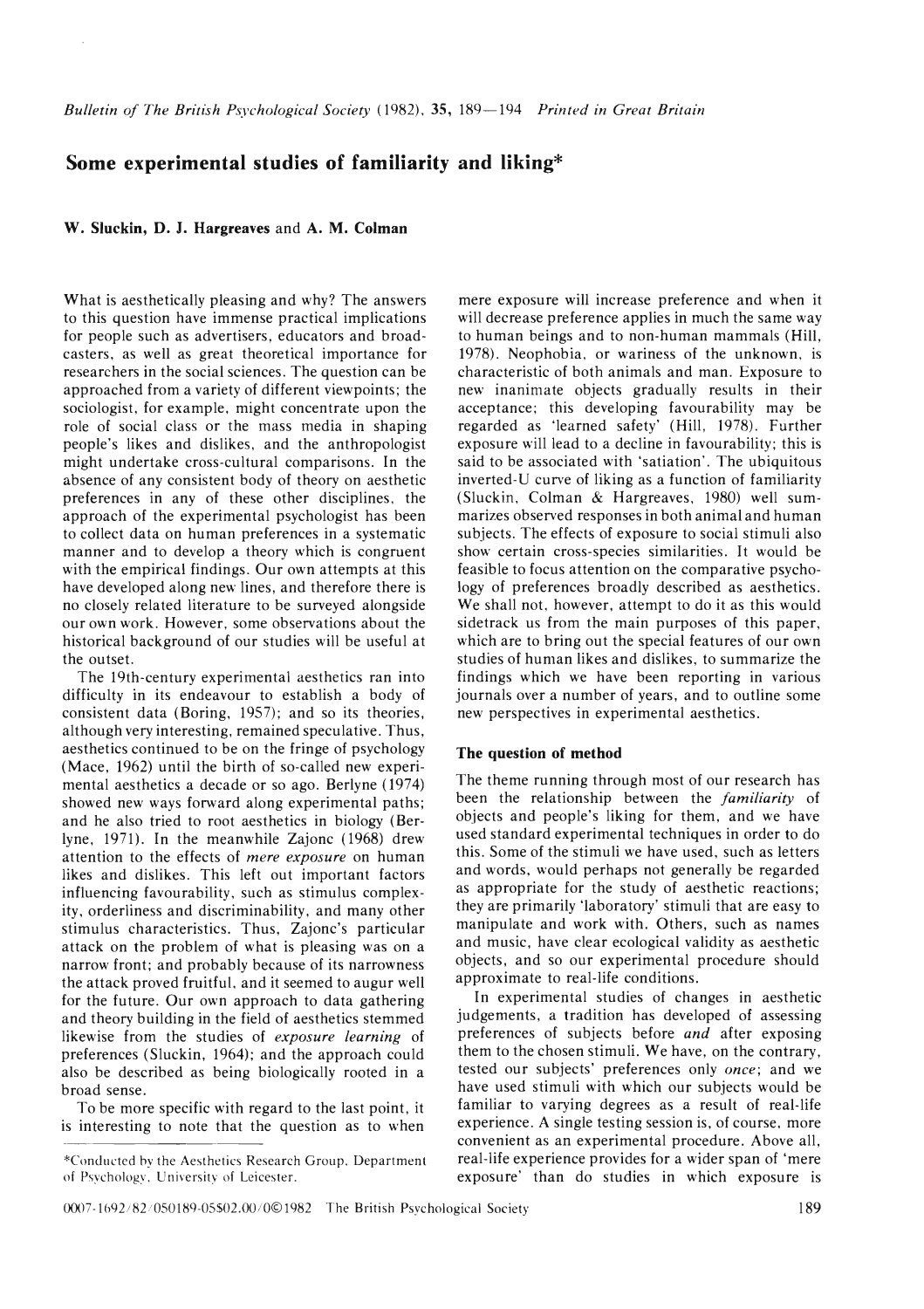manipulated experimentally; so much so that in our work stimuli can range from those which are utterly unfamiliar to those which are very familiar indeed. As will be seen later, the inverted-U curve relating liking to familiarity manifests itself only under conditions of wide range of exposure; otherwise, seemingly contradictory results may be obtained, namely that favourability either increases or decreases with exposure. We have argued that, far from being conflicting, such results should be seen as complementary, and will be found in any situation, provided the subject's familiarity with the stimuli in question varies from extremely low to extremely high (Sluckin, Colman & Hargreaves, 1980).

A somewhat uncommon feature of experimental method adopted in some of our more recent studies has been the between-subjects, rather than the withinsubjects, design; this design has, in fact, also been used by Harrison (1969) and by Moreland & Zajonc (1977). The method in question simply assigns subjects randomly *either* to a group rating stimuli for familiarity *or* to a group assessing stimuli on favourability. Thus, the drawback of the within-subjects design, whereby the subjects' judgements of any given stimulus familiarity or stimulus liking can mutually influence one another, is avoided.

A design feature which differentiates our work from most other studies in this field is the use of *subjective,* rather than objective, measures of familiarity. At first sight this might appear to be a disadvantage rather than an advantage. There is no question that preferences, as well as favourability ratings, are subjective judgements. Familiarity, however, poses a problem; here most studies have used objective measures based on duration of exposure. Yet, subjective measures of familiarity are more suitable for a number of reasons. They provide in practice a large variance in familiarity; they give a more direct indication of familiarity than such measures as word counts (word counts, when available, tend to be out of date and/or culturally biased); they also gauge separately the familiarity of each subject with each stimulus, whereas objective measures are based on averages. In any case, it is on record (Harrison, 1977) that subjective measures of familiarity, such as we have used, are better predictors of favourability than objective measures.

## Letters and words

So much for the main general features of our investigations. The more specific features will be apparent in relation to the series of studies which we shall now review, beginning with those concerning letters, syllables and words. An early investigation (Sluckin, Miller & Franklin, 1973) involved the use as stimuli of capital Roman-alphabet and Cyrillic-alphabet letters. The subjects were groups of five-year-old and tenyear-old children to whom these were simply fairly familiar or very familiar letters on the one hand, and

letter-like shapes on the other. The children's preferences were assessed by the pair-comparison method. It was found that the younger children strongly preferred the Roman-alphabet letters. Since the two sets of letters had been well matched for straight and curved line components, the only possible reason for the finding could have been that the preferred letters were the ones with which the children were familiar. This particular result was consistent with Zajonc's mere-exposure hypothesis. The older children also preferred the familiar shapes, but a good deal less so than the younger ones; this was the case even though the ten-year-olds had, of course, been exposed for a longer time to the letters than the five-year-olds. The conclusion from that study was that, in the given circumstances, liking was initially a direct function of exposure, but that extra exposure could lead to a reduction in liking. There was either less neophobia with increasing age or, quite possibly, there existed an inverted-U relationship between familiarity and favourability for ordinary letters of the alphabet.

A later study set out to investigate preferences for common words, uncommon words and nonsense words among young  $(6-7 \text{ yr})$  children, older  $(10-11)$  $yr)$  children and young  $(18-20 \text{ yr})$  adults (Colman, Walley & Sluckin, 1975). In one of the experiments all the stimuli were consonant-vowel-consonant trigrams: words or non-words. In another experiment the stimuli were very common two-syllable words and relatively uncommon two-syllable words. In both experiments the pair-comparison procedure was again adopted to ascertain the subjects' preferences. In the first experiment all groups preferred words to nonsense syllables, that is familiar to strange stimuli. In the second experiment both groups of children preferred common to uncommon words, but young adults showed a significant preference for uncommon over common words. Figure 1 shows how to make sense of these results. Graphs have been drawn to connect appropriate points within the familiarityfavourability coordinates. Non-words have low scores on each dimension for both children and adults. Uncommon words are taken to be much less familiar



**Figure 1.** Preferences for  $\triangle$ , non-words;  $\bullet$ , uncommon words;  $\blacksquare$ , common words. (See explanation in text.)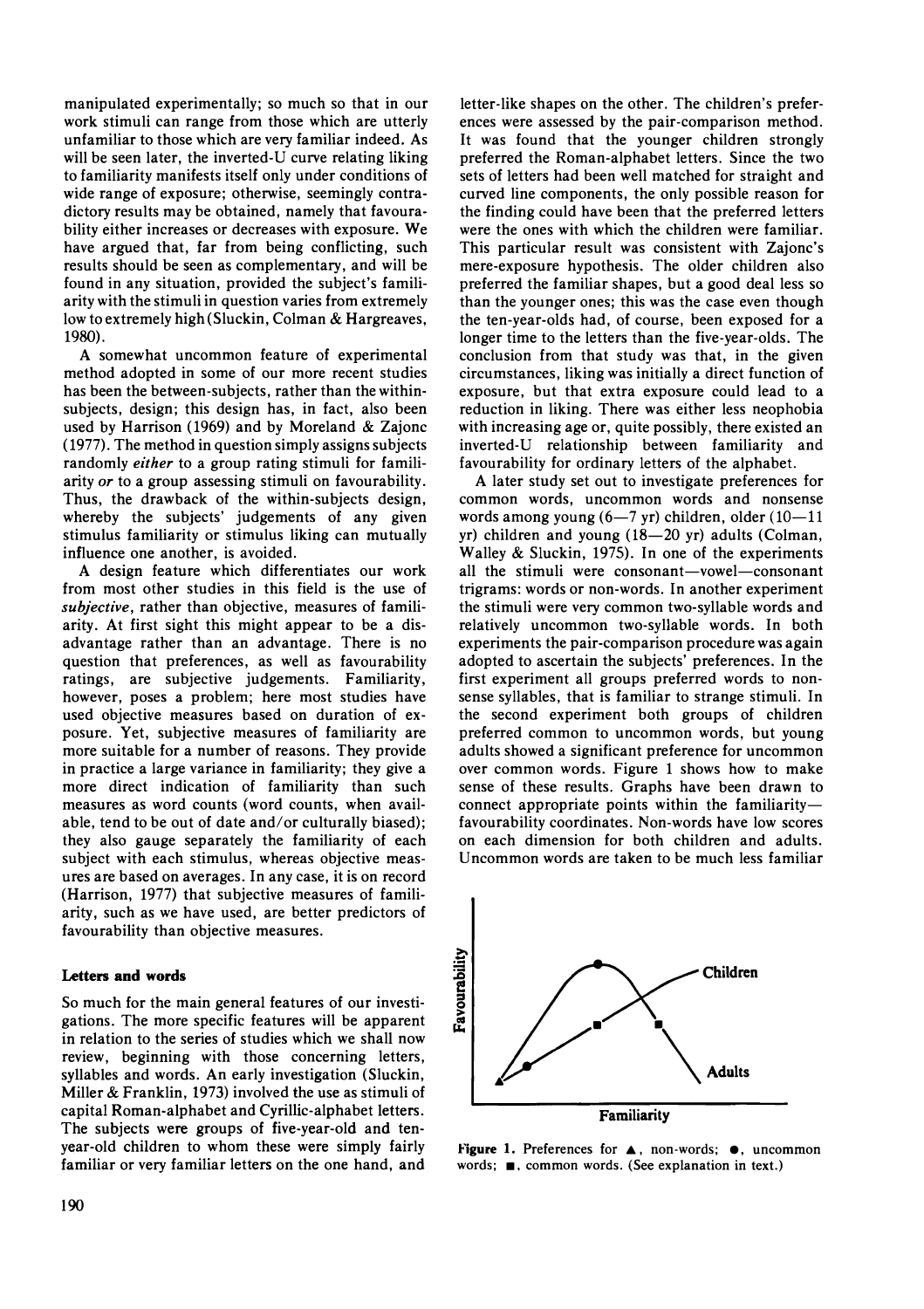

Figure 2. Scattergram of mean familiarity and favourability ratings for 100 words. with regression lines (A) for the whole

sample. (B) for those words with familiarity  $\leq$  2.5 and (C) for those words with familiarity  $>2.5$ .

to children than to adults, and such words have been found to be much less attractive to children than to adults. Common words are, of course, familiar to children over the age of six and to adults; and they are considered to be on the rising section of the inverted-U curve in the case of children, but on the descending section of the curve in the case of adults.

A further study was subsequently conducted in a different way to investigate the likes and dislikes relating to words as a function of the experienced frequency of the occurrence of these words. Words which could be regarded as emotionally neutral were selected randomly from a dictionary. No assumptions were this time made about the familiarity of our subjects with the words. Instead the subjects, young or youngish adults, rated the familiarity of each of the 100 words on a five-point scale, while other, comparable subjects rated on a five-point scale the likability of each of the words; thus, the betweensubjects design, mentioned earlier, was used in this experiment (Sluckin, Colman & Hargreaves, 1980). The results are set out in Figure 2. A straight line shows the fairly steep average *rise* of favourability for words up to the value of 2·5 chosen by inspection on the familiarity scale; thereafter, at higher levels of familiarity, there is a less steep *decline* of average favourability. In fact, our results turned out to conform to a theoretical inverted-U curve; the outcome can accommodate, or is consistent with, the 'mere exposure' predictions of Zajonc and his co-workers

(e.g. Zajonc, 1968) as well as the opposite-direction reports of such investigators as Cantor (e.g. Cantor, 1968).

At this stage we can no more than make suggestions about the parameters of the inverted-U curve. Generally, the peak of liking tends to occur earlier with objects which are subjectively simple, highly discriminable and predictable, and later with objects which are subjectively complex, poorly discriminable and unpredictable. As we have mentioned elsewhere (Colman & Sluckin, 1976), the former category seems to embrace things which have almost instant appeal but which soon become boring; in the latter category, liking develops more slowly but turns out to be more durable.

## Names and preference feedback

Having studied aesthetic responses to words, we decided next to investigate the likes and dislikes concerning, first, Christian names, and then, surnames. Names have the dual advantage of being easy to study in the laboratory, as well as possessing a considerable degree of psychological and social significance (see Coiman, Hargreaves and Sluckin, 1981b). We had reason to believe that patterns of responses to Christian names and surnames would be distinctly different. It may be best, however, to start off by looking at the results of our investigations and only then turn to theoretical considerations. To anticipate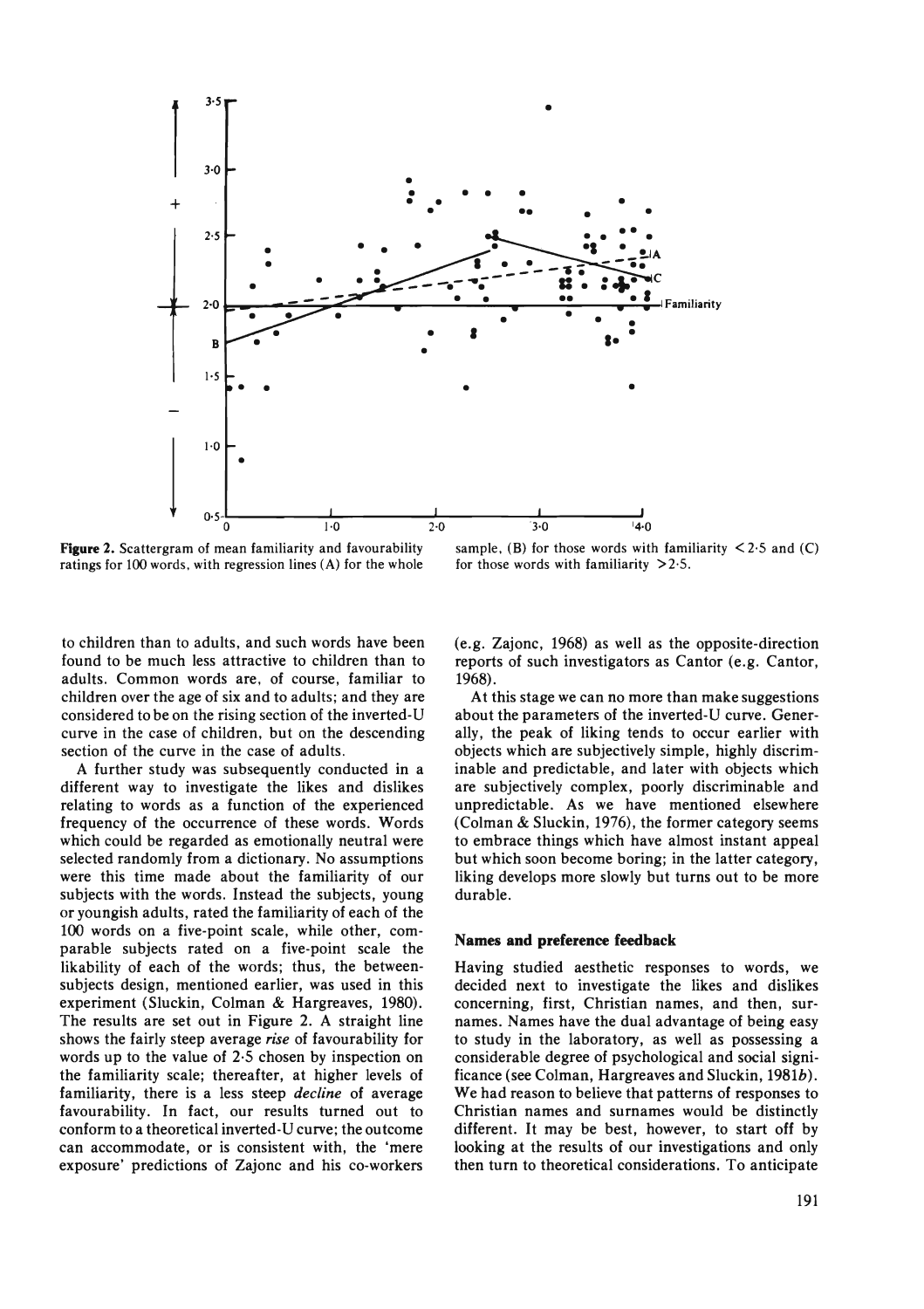a later section of this paper, we may say now that the examination of likes and dislikes of Christian names will take us into the problem of fashions and cyclical vogues in the realm of aesthetic appreciation.

The different phases of the work on preferences for Christian names (sometimes referred to as first names or forenames) in relation to their experienced familiarity have been reported by Sluckin, Hargreaves & Colman (1979), by Hargreaves, Colman & Sluckin (1979) and by Colman, Hargreaves & Sluckin (1981a). In brief, 40 subjects in Australia and 40 comparable subjects in England rated their familiarity *either* with 100 randomly selected male Christian names or with 100 randomly selected female names; 40 further subjects in Australia and 40 in England rated their liking for the same male and female names. Significant high positive linear relationships between familiarity and favourability were found for male names and female names, whether judged by males or females, both in Australia and in England. For instance, the best-liked male names in England, such as David, Peter, Richard and John, were among the most familiar and commonly occurring names; and the least-liked names were among the least familiar ones.

We do not think that these linear correlations can be thought of simply as referring to the ascending sections of inverted-U curves. Our explanation is as follows. In the case of words, favourability is a function of their familiarity. In the case of Christian names the causal relationship is partly reversed: the best-liked names tend to be given more frequently to new-born infants, and so they are the ones that are the most familiar. This provides a self-regulating mechanism in naming practices; it ensures that no names are so frequently given as to bring about a decline in their favourability ratings. In other words, no single name can become so common as to get markedly disliked; although striking fluctuations in favourability and in familiarity do occur. We shall develop this theme further, immediately after reviewing our findings concerning surnames.

We were initially aware that the relationship between liking and familiarity for surnames might well turn out to be very different from that for Christian names, because surnames, unlike forenames, are not commonly chosen at will by people, or for people, who bear them. Thus  $-$  we thought  $-$  the correlation between familiarity and favourability for surnames could be curvilinear, of the inverted-U type, resembling the relationship we had previously found for words, ranging from very uncommon to very common. In our study (Colman, Sluckin & Hargreaves, 1981) we had a sample of 40 male and 40 female subjects, who rated either their familiarity with or their liking for 60 surnames selected randomly from a local telephone directory. One of us used in the same manner a further sample of 80 subjects in America; but unfortunately the raw data had been put into a holdall which' was stolen in New York!

Anyway, the results we obtained in England were entirely clear: Smith and Brown  $-$  very common names- were not liked much; nor were such very unfamiliar names as Bamkin, Bodle, Nail or Codling. The best-liked surnames were in the middle range of familiarity, e.g. Shelley, Cassell or Burton. The paper by Colman, Sluckin & Hargreaves, cited above, provides an appropriate mathematical analysis of the inverted-U relationship between liking and familiarity which we found.

Returning now to the comparison between the forenames and surnames data, we must note first of all the distinction between two classes of naturally occurring stimuli. First there are those where the frequency of exposure depends largely on voluntary choice; examples are songs and tunes, clothes and shoes, and the like; forenames are also in this category. Second, there are stimuli where frequency of exposure is virtually beyond voluntary control; such stimuli are geometrical shapes, letters of the alphabet and words; surnames are essentially in that category.

Now some stimuli in our second category can become so common in a given culture that they are beyond, and below, the peak of favourability on the inverted-U curve. Some surnames, according to our findings, are in this position. On the other hand, stimuli in the first category appear to be prevented from reaching such high degrees of familiarity by virtue of the fact that voluntary choice can reduce the frequency of exposure of people to any particular stimulus which begins to decline in popularity. The result is an approximately straight-line relationship between familiarity and favourability, such as we found in the case of Christian names. The explanation we put forward has been referred to as the preferencefeedback hypothesis (Colman, Sluckin & Hargreaves, 1981; Colman, Hargreaves & Sluckin, 1981b). This self-regulating mechanism, we suggest, is responsible for the fluctuations in popularity, or vogues, of Christian names, music, clothing styles, and the like.

## **Appreciation of music**

The layman might wonder whether likes and dislikes of letters, words or even names should come at all under the heading of aesthetics. He will not, however, question the statement that appreciation of music is an aesthetic experience *par excellence.* We have carried out some investigations of musical preferences; these can be thought of as exploratory steps in a surprisingly under-researched field. Hargreaves & Colman (1981) developed a system for the content analysis of aesthetic reactions to music which draws on some of the studies of 'types of apperception' that were carried out in the early part of this century (e.g. Myers, 1922). The reactions of a group of adult subjects, ranging from some with no musical training whatsoever to some with very high levels of training and performing experience, to 18 widely varied musical extracts, were categorized into six types using a modified grid technique. Full details of the findings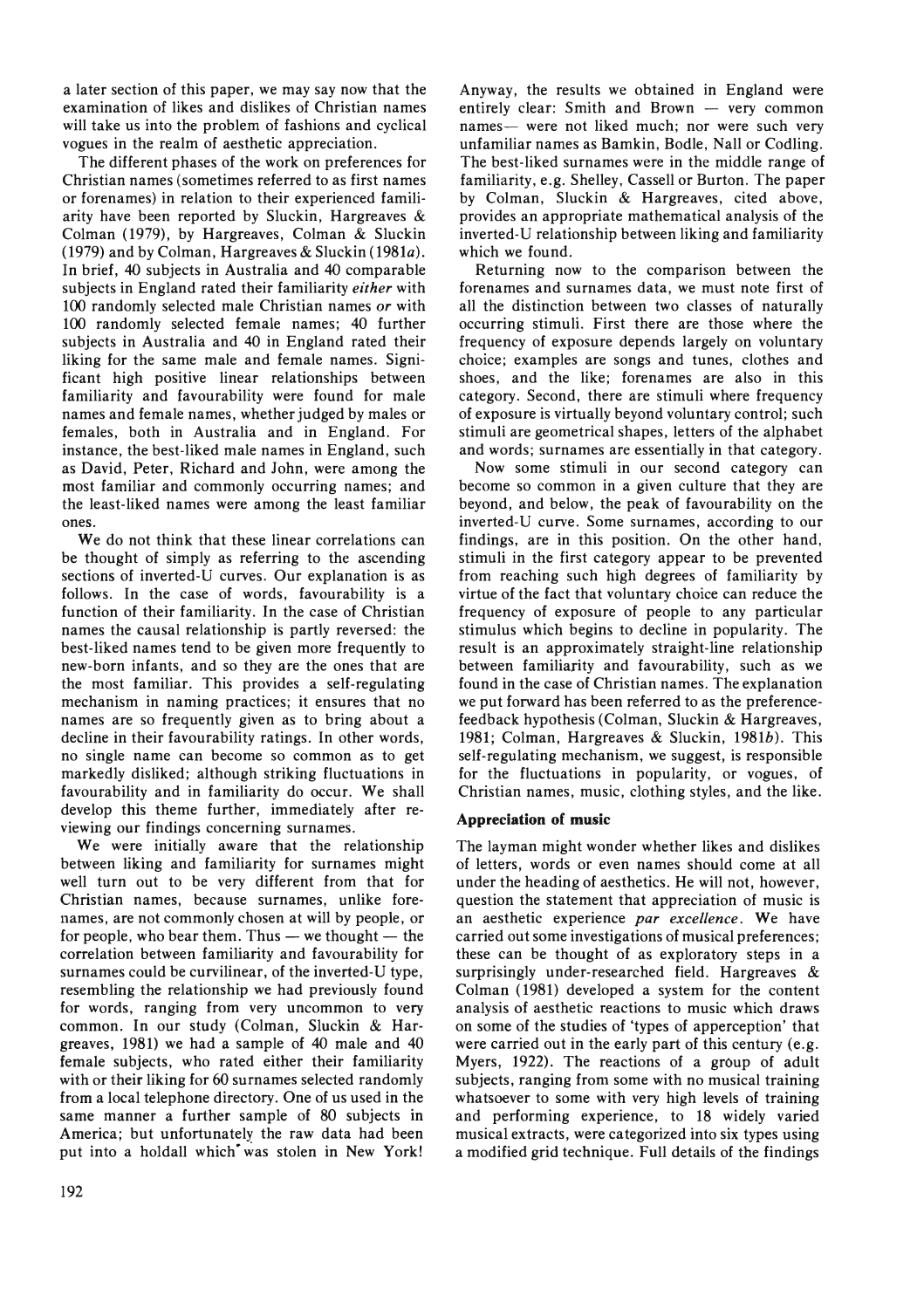appear in the original report; broadly speaking, the main distinction to emerge was that between 'objective', technical reactions, which were more likely to come from musically experienced subjects, and 'subjective', personal reactions, more likely to arise in the musically more naive.

Hargreaves, Messerschmidt & Rubert (1980) carried out a study incorporating a greater degree of experimental control than that mentioned above. The three variables that were systematically investigated were musical training of the listener, content of the piece (popular or classical) and listener's familiarity with the piece. This study differed from most others in the area in that the S4 undergraduate subjects made *evaluative* (quality) as well as *affective* (liking) ratings of each piece. Various clear-cut results emerged; perhaps the most interesting was that classical pieces received significantly higher ratings for quality, but not for liking, than popular pieces. The results were discussed in terms of the fragmentation between affective and cognitive components of attitudes towards music, and this distinction has important implications for explaining why people attend certain concerts and buy certain records.

## **Some projected studies**

The research on music described in the previous section falls outside the tradition of the rest of our work in that it deals with broader-based, cultural questions. We plan to continue with research in this vein, as well as to carry out further studies of stimuli such as names in the narrower tradition stemming initially from the biological approach. The main thrust of our future work, however, will involve a synthesis of these two approaches in applying the theoretical knowledge and methodology that we have developed in our work on the favourability-familiarity relationship to the study of musical stimulus materials.

Broadly speaking, we plan to undertake developmental studies of this relationship for stimuli such as tonal sequences, chord sequences and musical pieces. Since musical events are serially ordered in time, the problems we have discussed so far take on a new perspective, and the hypothesized inverted-U function can be reconceptualized in a variety of ways. This research should raise a new set of interesting theoretical and practical issues that should extend the scope of our work considerably; introducing the dimension of time, for example, has profound implications for the study of cyclical vogues and fashions. Cyclical vogues are very well known in music, and can be readily observed in experts' ratings of the works of the great composers (Farnsworth, 1969) as well as in the more rapid wax and wane of fashions in popular music and musicians.

It is rather surprising that this area of research has not received more attention from psychologists when there are major fields of interest such as music and art education, broadcasting and programme planning, and fashion and advertising in which research findings could be applied. The active and extensive field of music education, for example, has recently been characterized by one of its leading British practitioners as badly lacking any rationale or conceptual framework (Swanwick, 1979). It is obviously desirable that classroom practice should be based on a sound, coherent body of theory, and we may be able to go some way towards providing it. Although experimental studies of the relationship between familiarity and liking may appear limited in scope, our review has shown that their implications can be far reaching. We are not suggesting, of course, that familiarity is the only factor that determines people's likes and dislikes. However, it is probably one of the most important factors, and its theoretical significance is enhanced by the absence of any other consistent conceptual framework in this field.

### **References**

- Berlyne, D. E. (1971). *Aesthetics and Psychobiology.* New York: Appleton-Century-Crofts.
- Berlyne, D. E. (ed.) (1974). *Studies in the New Experimental*  Aesthetics. New York: Halsted Press.
- Boring, E. G. (1957). *A History of Experimental Psychology.*  New York: Appleton-Century-Crofts.
- Cantor, G. N. (1968). Children's "like-dislike" ratings of familiarized and unfamiliarized visual stimuli. *Journal of Experimental Child Psychology,* 6,651-657.
- Colman, A. M., Hargreaves, D. J. & Sluckin, W. (1981a). Preferences for Christian names as a function of their experienced familiarity. *British Journal of Social Psychology,* 20, 3-5.
- Colman, A. M., Hargreaves, D. J. & Sluckin, W. (1981b). Psychological factors affecting preferences for first names. *Names* (in press).
- Colman, A. M. & Sluckin, W. (1976). Everyday likes and dislikes; the psychology of human fancy. *New Society,*  38 (733), 123-125.
- Colman, A. M., Sluckin, W. & Hargreaves, D. J. (1981). The effect of familiarity on preferences for surnames. *British Journal of Psychology,* 72, 363-369.
- Colman, A. M., Walley, M. & Sluckin, W. (1975). Prefer· ences for common words, uncommon words and non-words by children and young adults. *BritishJournal of Psychology,* 66,481-486.
- Farnsworth, P. R. (1969). *The Social Psychology of Music,*  2nd ed. Ames: Iowa State University Press.
- Hargreaves, D. J. & Colman, A. M. (1981). The dimensions of aesthetic reactions to music. *Psychology of Music, 9,*   $15 - 20$ .
- Hargreaves, D. J., Co1man, A. M. & Sluckin, W. (1979). Aesthetic preferences for names in relation to their experienced familiarity. H. England. *Melbourne Psychology Reports, No. 59, 1-20.*
- Hargreaves, D. 1., Messerschmidt, P. & Rubert, C. (1980). Musical preference and evaluation. *Psychology of Music*, 8, 13-18.
- Harrison, A. A. (1969). Exposure and popularity. *Journal of Personality,* 37, 359-377.
- Harrison, A. A. (1977). Mere exposure. In L. Berkowitz (ed.), *Advances in Experimental Social Psychology.*  New York: Academic Press.